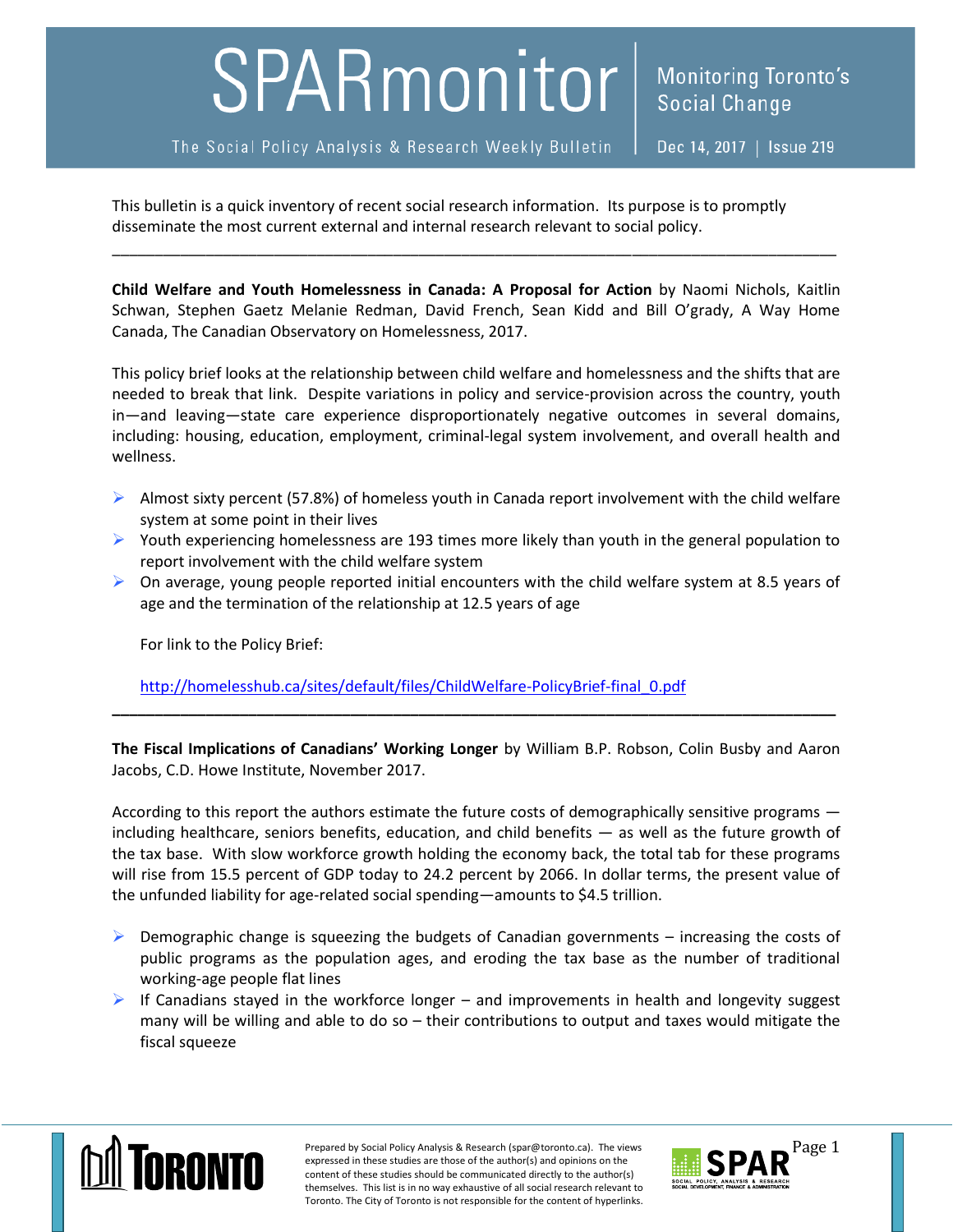**Provincial governments, which face the tougher demographic cost squeeze because they are the** main deliverers of healthcare, would particularly benefit from policies, such as higher ages for receipt of old age security, that encourage later retirement

For link to the report:

[https://www.cdhowe.org/sites/default/files/attachments/research\\_papers/mixed/Final%20e](https://www.cdhowe.org/sites/default/files/attachments/research_papers/mixed/Final%20e-brief_268_web.pdf)[brief\\_268\\_web.pdf](https://www.cdhowe.org/sites/default/files/attachments/research_papers/mixed/Final%20e-brief_268_web.pdf)

\_\_\_\_\_\_\_\_\_\_\_\_\_\_\_\_\_\_\_\_\_\_\_\_\_\_\_\_\_\_\_\_\_\_\_\_\_\_\_\_\_\_\_\_\_\_\_\_\_\_\_\_\_\_\_\_\_\_\_\_\_\_\_\_\_\_\_\_\_\_\_\_\_\_\_\_\_\_\_\_\_\_\_\_\_

## **Labour in Canada: Key results from the 2016 Census** by Statistics Canada, November 2017.

Since 2006, the working patterns of Canadians have evolved alongside social and economic changes, which have affected the labour market. Changes such as population aging, immigration, the 2008-2009 financial crisis, automation technologies, and the continued trend of increased participation among women create new challenges and opportunities for Canadians in the labour force.

- $\triangleright$  Nearly one in five Canadians aged 65 and older reported working at some point during 2015
- In 2015, 56.2% of men aged 25 to 54 worked full-time all year, down from 63.3% a decade earlier
- From 2006 to 2016, the employment rate fell from  $62.6\%$  to  $60.2\%$
- $\triangleright$  Core-aged recent immigrants (those who landed within the previous five years) had an employment rate of 68.5%, up from 67.0% in 2006

For link to the report:

<http://www.statcan.gc.ca/daily-quotidien/171129/dq171129b-eng.pdf>

**Commuters Using Sustainable Transportation in Census Metropolitan Areas** by Statistics Canada, November 2017.

\_\_\_\_\_\_\_\_\_\_\_\_\_\_\_\_\_\_\_\_\_\_\_\_\_\_\_\_\_\_\_\_\_\_\_\_\_\_\_\_\_\_\_\_\_\_\_\_\_\_\_\_\_\_\_\_\_\_\_\_\_\_\_\_\_\_\_\_\_\_\_\_\_\_\_\_\_\_\_\_\_\_\_\_\_

People use sustainable modes of transportation for various reasons, including cost, availability, the environment and convenience. Regardless of the reasons, using sustainable transportation has a number of documented benefits, such as less pollution, reduced traffic congestion, fewer accidents, better health (particularly as a result of walking or cycling) and reduced stress.

- $\triangleright$  Commuters from Toronto were most likely to use sustainable transportation (42.5%), mainly as a result of slightly higher public transit use compared with Montréal and Vancouver
- $\triangleright$  Among other large CMAs, Ottawa–Gatineau had the highest proportion of commuters using sustainable transportation (40.0%), while Edmonton had the lowest (27.1%)
- Within southern Ontario's Greater Golden Horseshoe, Hamilton had the highest proportion of commuters using sustainable transportation (27.8%), while St. Catharines–Niagara had the lowest (20.8%)
- $\triangleright$  Kingston had the highest proportion of commuters using active transportation and public transit in its group of CMAs